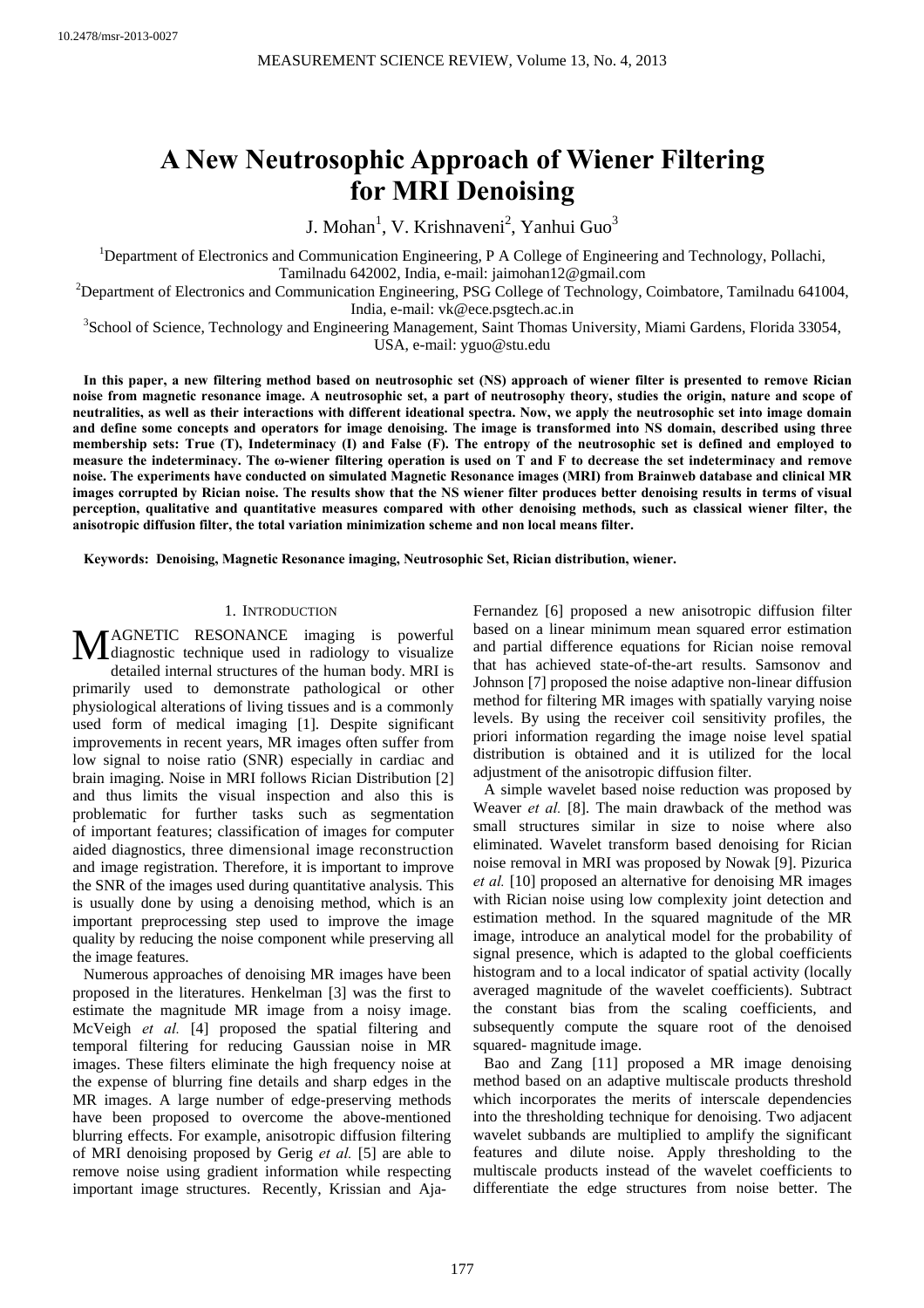distribution of the products analyzed and an adaptive threshold is formulated to remove most of the noise. Thus, it is a good edge preserving denoising method. Yang and Fei [12] proposed the wavelet multiscale denoising method for the Rician nature of MR data. In this method, Radon transform is applied to the original MR images and the Gaussian noise model is used to process the MR sinogram image. A translation invariant wavelet transform is employed to decompose the MR sinogram into multiscales in order to effectively denoise the image. Rabbani [13] proposed the spatially adaptive wavelet based method which uses the maximum a posteriori (MAP) criterion on a local Laplacian prior for denoising low SNR MR images in order to enhance the visual quality.

Non local means (NLM) filter introduced by Buades *et al.* [14] has emerged as a very simple and an effective way to reduce noise while minimally affecting the original structures of the image. Manjon *et al*. [15] modified the original NLM algorithm to denoise the multispectral MRI. In the multispectral sequences, the similarity measure can be obtained by combining information of various channels. Manjon *et al*. [16] proposed the unbiased NLM approach for MRI denoising. The unbiased NLM is obtained by subtracting the noise bias from the squared value of NLM. The main drawback of the NLM algorithm is computational burden due to its complexity especially on 3D MRI data. In order to overcome this, Coupe *et al*. [17] proposed an optimized blockwise NLM filter for denoising 3D MRI. This is achieved by the following steps: an automatic tuning of the smoothing parameter, a selection of the most relevant voxels for NL means computation, a blockwise implementation and a parallelized computation.

Manjon *et al.* [18] proposed the adaptive NLM filter for denoising MR images with spatially varying noise levels, such as those obtained by parallel imaging and surface coil acquisitions. The information regarding the local image noise level is used to adjust the amount of denoising strength of the filter. Such information is automatically obtained from the images by using the local noise estimation method. This method does not require the prior knowledge of the coil sensitivity profiles in the MRI scanner. Manjon *et al*. [19] proposed the denoising methods for three dimensional MR images by exploiting the sparseness and self-similarity properties of the images. These methods are based on a three dimensional moving window cosine transform hard thresholding and a three dimensional rotationally invariant version of the NLM filter.

Lopez-Rubio and Florentine-Nunez [20] proposed a three dimensional (3D) MRI denoising method based on zeroth order 3D Kernel regression. In this method, the weighted average of the pixels are computed over a regression window and the weights are obtained from the similarities among small sized feature vectors associated to each pixel by using second order kernel regression. This local directional information about the weights guides the zeroth order 3D Kernel regressor to reconstruct the denoised MR image.

This paper focuses on developing a new denoising method based on the neutrosophic set (NS) approach of wiener filtering to remove the Rician noise in MRI. First the noisy MRI is transformed into the neutrosophic set and the  $\omega$  wiener filtering is employed to reduce the indetermination degree of the image, which is measured by the entropy of the indeterminate subset, after filtering, the noise will be removed.

#### 2. PROPOSED METHOD

Neutrosophy, a branch of philosophy introduced in [21] as a generalization of dialectics, studies the origin, nature and scope of neutralities, as well as their interactions with different ideational spectra. In neutrosophy theory, every event has not only a certain degree of the truth, but also a falsity degree and an indeterminacy degree that have to be considered independently from each other [21]. Thus, a theory, event, concept, or entity,  $\{A\}$  is considered with its opposite  $\{Anti - A\}$  and the neutrality  $\{Neut - A\}$ .  ${$ *Neut* − *A*} is neither  ${A}$  nor  ${Anti - A}$ . The  ${Newt - A}$  and  ${Anti - A}$ are referred to as  ${Non - A}$ . According to this theory, every idea $\{A\}$ is neutralized and balanced by  $\{Anti - A\}$  and  $\{Non - A\}$ [21]. NS provides a powerful tool to deal with indeterminacy.

Neutrosophic set had been applied to image thresholding, image segmentation and image denoising applications [22-26]. Cheng and Guo [22] proposed a thresholding algorithm based on neutrosophy, which could select the thresholds automatically and effectively. The NS approach of image segmentation for real images [23] and for color texture image segmentation discussed in [24]. In [25], some concepts and operators were defined based on NS and applied for image denoising. It can process not only noisy images with different levels of noise, but also images with different kinds of noise well. The method proposed in [25] adapted and applied for MRI denoising [26], which shows some significant improvement in denoising. This paper is presented as an extended work of [27]; MRI denoising based on NS based wiener filtering is evaluated with clinical and sequence of MR images.

# *2.1. Neutrophic Set.*

Let *U* be a Universe of discourse and a neutrosophic set *A* is included in *U* An element *x* in set *A* is noted as  $x(T, I, F)$ . *T*, *I* and *F* are called the neutrosophic components. The element  $x(T, I, F)$  belongs to *A* in the following way. It is *t*% true in the set, *i*% indeterminate in the set, and  $f\%$  false in the set, where *t* varies in *T*, *i* varies in  $I$  and  $f$  varies in  $F$ .

# *2.2. The image in neutrosophic set.*

Let *U* be a Universe of discourse and *W* is a set of *U* , which is composed by bright pixels. A neutrosophic image  $P_{NS}$  is characterized by three membership sets  $T, I, F$ . A pixel *P* in the image is described as  $P(T, I, F)$  and belongs to *W* in the following way: It is *t*true in the set, *i* indeterminate in the set, and *f* false in the set, where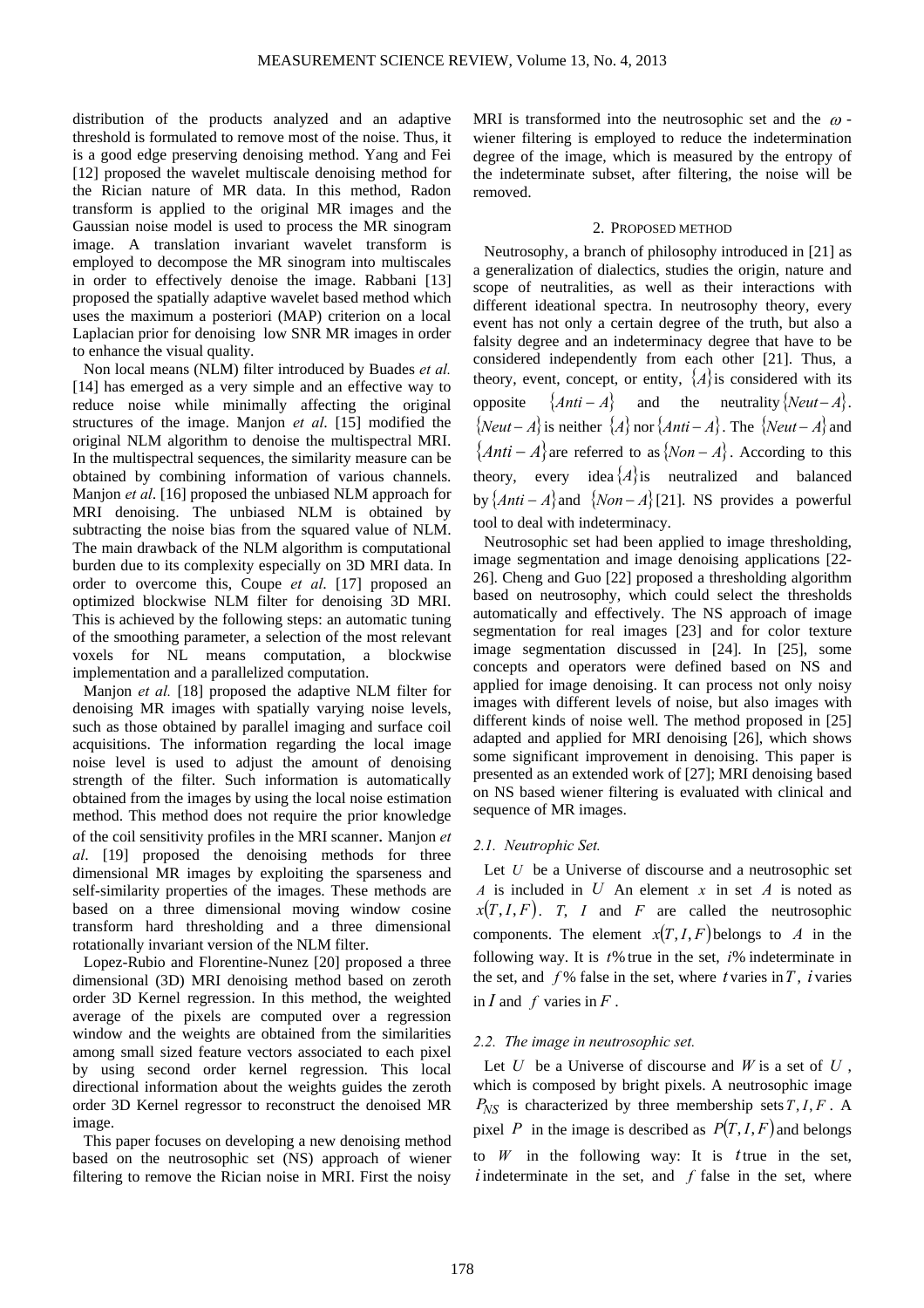*t* varies in *T*, *i* varies in *I* and *f* varies in *F*. Then the pixel  $P(i, j)$  in the image domain is transformed into the neutrosophic set domain

$$
P_{NS}(i, j) = \{T(i, j), I(i, j), F(i, j)\} . T(i, j), I(i, j)
$$

and  $F(i, j)$  are the probabilities belong to white pixels set, indeterminate set and non white pixels set respectively [25- 27], which are defined as:

$$
T(i, j) = \frac{\overline{g}(i, j) - \overline{g}_{\min}}{\overline{g}_{\max} - \overline{g}_{\min}}
$$
(1)

$$
\overline{g}(i,j) = \frac{1}{w \times w} \sum_{m=i-w/2}^{i+w/2} \sum_{n=j-w/2}^{j+w/2} g(m,n)
$$
(2)

$$
I(i, j) = \frac{\delta(i, j) - \delta_{\min}}{\delta_{\max} - \delta_{\min}}
$$
(3)

$$
\delta(i, j) = abs(g(i, j) - \overline{g}(i, j))
$$
\n(4)

$$
F(i, j) = 1 - T(i, j) \tag{5}
$$

where  $\overline{g}(i, j)$  is the local mean value of the pixels of the window.  $\delta(i, j)$  is the absolute value of difference between intensity  $g(i, j)$  and its local mean value  $\overline{g}(i, j)$ .

#### *2.3. Neutrosophic image entropy.*

For an image, the entropy is utilized to evaluate the distribution of the gray levels. If the entropy is the maximum, the intensities have equal probability. If the entropy is small, the intensity distribution is non-uniform. Neutrosophic entropy of an image is defined as the summation of the entropies of three subsets*T*,*I* and *F* [25- 27]:

$$
En_{NS} = En_T + En_I + En_F \tag{6}
$$

$$
En_T = -\sum_{i=\min\{T\}}^{\max\{T\}} p_T(i) \ln p_T(i) \tag{7}
$$

$$
En_I = -\sum_{i=\min\{I\}}^{\max\{I\}} p_I(i) \ln p_I(i)
$$
 (8)

$$
En_F = -\sum_{i=\min\{F\}}^{\max\{F\}} p_F(i) \ln p_F(i)
$$
 (9)

where  $En<sub>T</sub>$ ,  $En<sub>I</sub>$  and  $En<sub>F</sub>$  are the entropies of sets *T*, *I* and *F* respectively.  $p_T(i)$ ,  $p_I(i)$  and  $p_F(i)$  are the probabilities of elements in *T*, *I* and *F* respectively, whose values equal to*i*.

# *2.4. ω- wiener filtering operation.*

The values of  $I(i, j)$  is employed to measure the indeterminate degree of element  $P_{NS}$   $(i, j)$ . To make the set *I* correlated with *T* and *F* , the changes in *T* and *F* influence the distribution of element in *I* and vary the entropy of  $I$ . A  $\omega$ - wiener filtering operation *for*  $P_{NS}$ ,  $\hat{P}_{NS}(\omega)$ , is defined as [27]:

$$
\hat{P}_{NS}(\omega) = P(\hat{T}(\omega), \hat{I}(\omega), \hat{F}(\omega))
$$
\n(10)

$$
\hat{T}(\omega) = \begin{cases}\nT & I < \omega \\
\hat{T}_{\omega} & I \ge \omega\n\end{cases}
$$
\n(11)

$$
\hat{T}_{\omega}(i,j) = \text{wiener }\{T(m,n)\}\
$$
\n<sup>(12)</sup>

$$
\hat{F}(\omega) = \begin{cases}\nF & I < \omega \\
\hat{F}_{\omega} & I \ge \omega\n\end{cases}
$$
\n(13)

$$
\hat{F}_{\omega}(i,j) = \text{wiener }\{F(m,n)\}\
$$
\n
$$
(14)
$$

$$
\hat{I}_{\omega}(i,j) = \frac{\delta_{\hat{T}}(i,j) - \delta_{\hat{T}\min}}{\delta_{\hat{T}\max} - \delta_{\hat{T}\min}}
$$
(15)

$$
\delta_{\hat{T}}(i,j) = abs(\hat{T}(i,j) - \overline{\hat{T}}(i,j))
$$
\n(16)

$$
\overline{\hat{T}}(i,j) = \frac{1}{w \times w} \sum_{m=i-w/2}^{i+w/2} \sum_{n=j-w/2}^{j+w/2} \hat{T}(m,n)
$$
(17)

where  $\delta_{\hat{T}}(i, j)$  is the absolute value of difference between intensity  $\hat{T}(i, j)$  and its local mean value  $\overline{\hat{T}}(i, j)$  at  $(i, j)$  after  $\omega$  - wiener filtering operation.

After new concepts and operators are defined in the neutrosophic set for an image, a MRI denoising method based on neutrosophic set approach of wiener filtering is proposed and summarized as below:

- 1) Transform the image into NS domain;
- 2) Use  $\omega$  wiener filtering operation on the true subset  $T$ to obtain  $T_{\omega}$ ;
- 3) Compute the entropy of the indeterminate subset  $\hat{I}_{\omega}$ ,  $En_{\hat{I}_{\omega}}(i)$ ;

4) if 
$$
\frac{En_{\hat{I}_{\omega}}(i+1) - En_{\hat{I}_{\omega}}(i)}{En_{\hat{I}_{\omega}}(i)} < \delta
$$
, go to Step 5; Else  $T = \hat{T}_{\omega}$ ,

go to Step 2;

5) Transform subset  $\hat{T}_{\omega}$  from the neutrosophic domain into the gray level domain.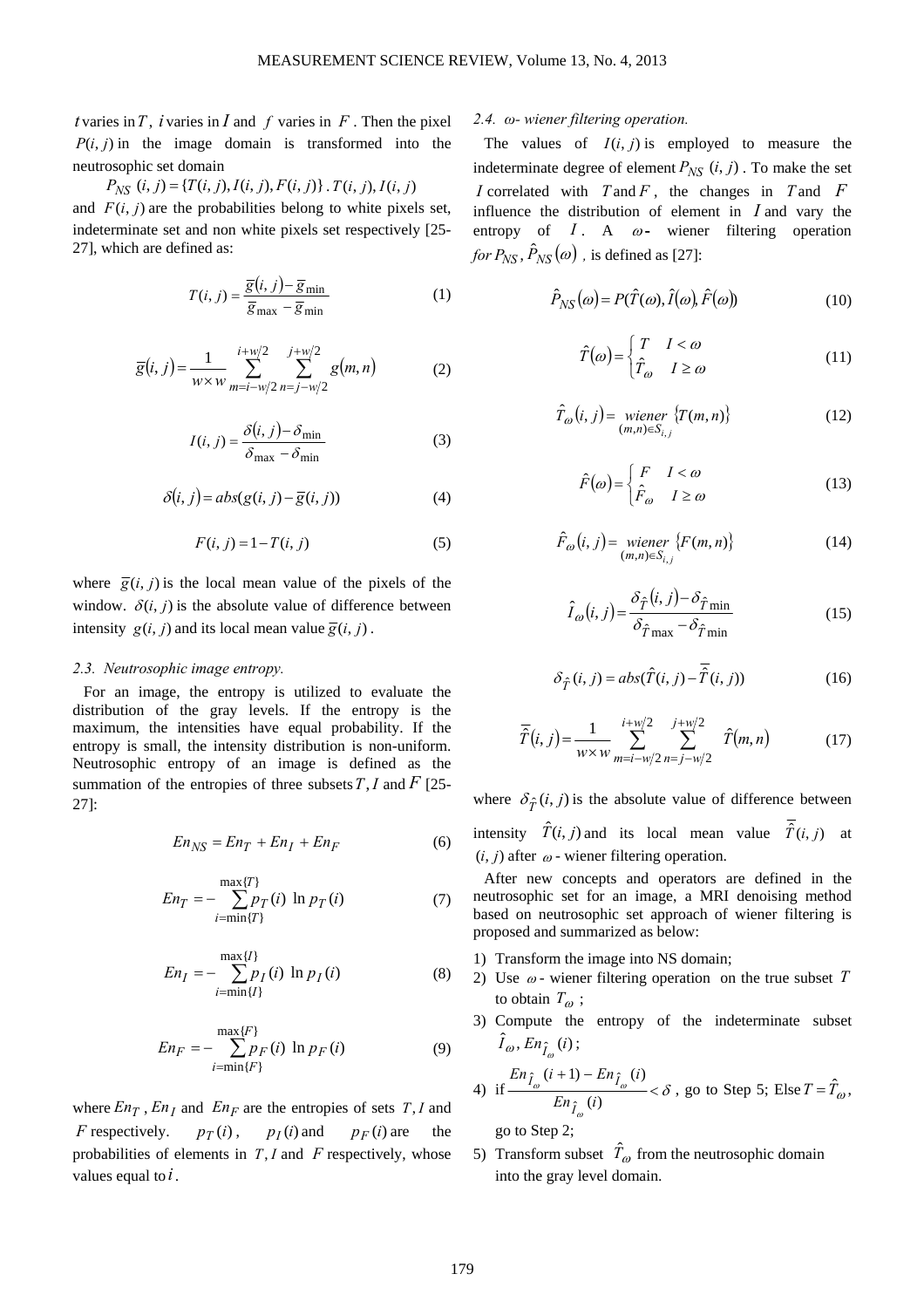#### 3. MATERIALS

The experiments were conducted on two MRI datasets. The first data set consists of simulated MR images obtained from the Brainweb database [28]. The second data set consists of clinical MRI collected from PSG Institute of Medical Sciences and Research (PSG IMS & R), Coimbatore, Tamilnadu, India. Simulated MR images are used collectively as the reference to evaluate and compare the validity of the proposed technique. It evicts the data dependency enabling precise comparative studies. The data set consists of T1 weighted Axial, T2 weighted Axial and T1 weighted Axial with multiple sclerosis (MS) lesion volumes of 181×217×181 voxels (voxels resolution is 1mm<sup>3</sup>), which are corrupted with different level of Rician noise (1% to 15 % of maximum intensity). Rician noise added to the MR image was generated by Gaussian noise to real and imaginary parts and then computing the magnitude of the image.

In the clinical data sets, the images are acquired using Siemens Magnetom Avanto 1.5T Scanner.

- a. T2 weighted Sagittal MR image of normal brain with TR  $= 4460$ ms, TE = 85 ms, 5mm thickness and 512×512 resolution.
- b. T1 weighted Axial MR image of tumor pathology with  $TR = 550$ ms,  $TE = 8.7$  ms, 5mm thickness and 499 $\times$ 559 resolution.

# 4. VALIDATION STRATEGIES

The performance of the denoising algorithm is measured by using the quality metrics such as peak-signal-to-noise ratio (PSNR), the Structural Similarity (SSIM) index [29]. The peak signal to noise ratio in decibel (dB) is measured using the following formula:

$$
PSNR = -10 \log_{10} \left[ \frac{\sum_{i=0}^{i=H-1} \sum_{j=0}^{j=W-1} (I(i,j) - I_d(i,j))^2}{H \times W \times 255^2} \right] \quad (18)
$$

where  $I(i, j)$  and  $I_d(i, j)$  represent the intensities of pixels  $(i, j)$  in the original image and denoised image respectively. The higher the PSNR, the better the denoising algorithm is. SSIM gives the measure of the structural similarity between the original and the denoised images and are in the range of 0 to 1. The SSIM works as follows: Let *x* and *y* be two non negative images, where as one has perfect quality. Then, the SSIM can serve as a quantitative measure of the similarity of the second image. The system separates the task of similarity measurement into three comparisons: luminance, contrast and structure. It can be defined as

$$
SSIM(x, y) = \frac{(2\mu_x \mu_y + C_1)(2\sigma_{xy} + C_2)}{(\mu_x^2 + \mu_y^2 + C_1)(\sigma_x^2 + \sigma_y^2 + C_2)}
$$
(19)

where  $\mu_x$  and  $\mu_y$  are the estimated mean intensity and  $\sigma_x$  and  $\sigma_y$  are the standard deviations respectively.  $\sigma_{xy}$  can be estimated as

$$
\sigma_{xy} = \frac{1}{N-1} \sum_{i=1}^{N} (x_i - \mu_x)(y_i - \mu_y)
$$
 (20)

 $C_1$  and  $C_2$  in equation (19) are constants and the values are given as  $C_1 = (K_1 L)^2$  and  $C_2 = (K_2 L)^2$  where  $K_1, K_2 \ll 1$  is a small constant and *L* is the dynamic range of the pixel values (255 for 8 bit gray scale images).

# 5. RESULTS AND DISCUSSION

## *5.1. Performance Comparison.*

The performance of the proposed method has been compared with several standard and established algorithms.

## *5.1.1. Wiener filter.*

N. Wiener proposed the concept of wiener filtering also called as minimum mean square error filter or least square error filter in 1942 [30]. This method is founded on considering images and noise as random processes and the objective is to estimate  $\hat{f}$  of the uncorrupted image  $f$  such that the mean square error between them is minimized. This error measure is given by

$$
e^{2} = E\left\{ (f - \hat{f})^{2} \right\}
$$
 (21)

where  $E\{\}$  is the expected value of the argument. In the frequency domain,

$$
\hat{F}(u,v) = \left[\frac{H^*(u,v) S_f(u,v)}{S_f(u,v) |H(u,v)|^2 + S_\eta(u,v)}\right] G(u,v) \tag{22}
$$

where  $H(u, v)$  is the transform degraded function,  $H^*(u, v)$  is the complex conjugate of  $H(u, v)$ ,  $S_n(u, v)$  is the power spectrum of the noise,  $S_f(u, v)$  is the power spectrum of the undegraded image and  $G(u, v)$  is the transform of the degraded image. The restored image in the spatial domain is given by the inverse transform of the frequency domain estimate  $\hat{F}(u, v)$ .

#### *5.1.2. Anisotropic Diffusion filter (ADF).*

Perona and Malik [31] introduced this method. In this approach the image  $u$  is only convolved in the direction orthogonal to the gradient of the image which ensures the preservation of edges. The iterative denoising process of initial image  $u_0$  can be expressed as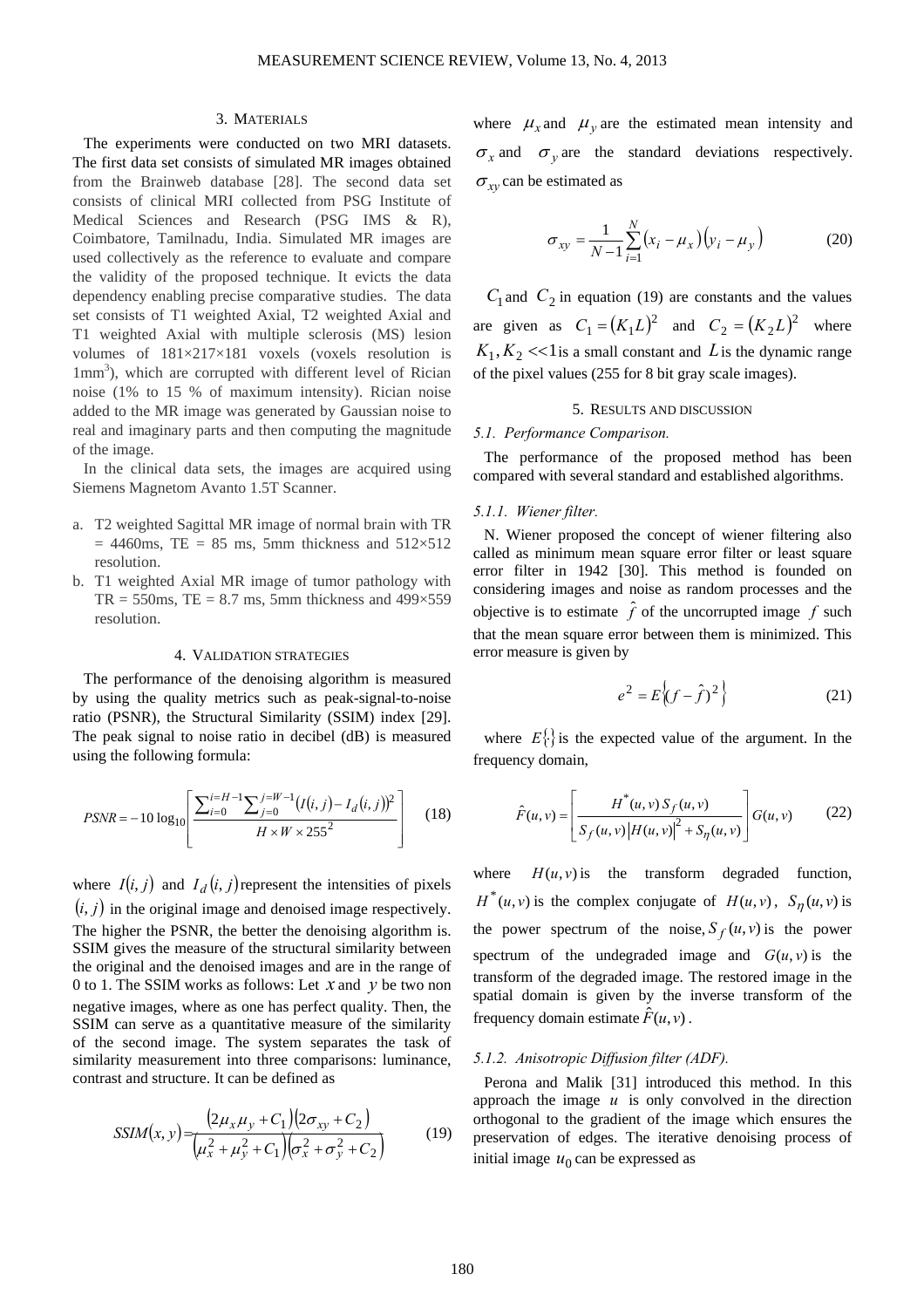$$
\begin{cases} \frac{\partial u(x,t)}{\partial t} = div(c(x,t)\nabla u(x,t)) \\ u(x,0) = u_0(x) \end{cases}
$$
 (23)

where  $\nabla u(x,t)$  is the image gradient at voxel *x* and iteration *t*,  $\partial u(x,t)/\partial t$  is the partial temporal derivation of  $u(x,t)$  and

$$
c(x,t) = g(||\nabla u(x,t)||) = e^{-\frac{||\nabla u(x,t)||}{K^2}}
$$
(24)

where K is the diffusivity parameter.

# *5.1.3. Total variation (TV) minimization scheme.*

The difficult task to preserve edges while correctly denoising constant areas has been addressed also by Rudin, Osher and Fatemi. They proposed to minimize the TV norm subject to noise constraints [32], that is

$$
\hat{u} = \arg\min_{u \in \Omega^3} \int \left| \nabla u(x, t) \right| dx \tag{25}
$$

subject to

$$
\int_{\Omega^3} (u(x) - u_0(x)) dx = 0 \text{ and } \int_{\Omega^3} |u(x) - u_0(x)|^2 dx = \sigma^2 \quad (26)
$$

where  $u_0$  is the original noisy image,  $u$  is the restored image and  $\sigma$  is the standard deviation of the noise. In this model, the TV minimization tends to smooth inside the image structures while keeping the integrity of boundaries. The TV minimization scheme can be expressed as an unconstrained problem

$$
\hat{u} = \arg\min_{u \in \Omega^3} \left[ \int_{\Omega^3} \left| \nabla u(x) \right| dx + \lambda \int_{\Omega^3} \left| u(x) - u_0(x) \right|^2 dx \right] (27)
$$

where  $\lambda$  is a Lagrange multiplier which controls the balance between the TV norm and the fidelity term. Thus  $\lambda$  acts as the filtering parameter. Indeed, for high values for  $\lambda$  the fidelity term is encouraged. For small values for  $\lambda$  the regularity term is desired.

#### *5.1.4. Nonlocal means (NLM) filter.*

In the nonlocal means [14], Given a discrete noisy image  $u = \{u(i) | i \in I\}$ , the estimated value  $NL[u](i)$ , for a pixel*i*, is computed as a weighted average of all the pixels in the image,

$$
NL[u](i) = \sum_{j \in I} w(i, j) u(j)
$$
 (28)

where the family of weights  $\{w(i, j)\}\$ i depend on the similarity between the pixels  $i$  and  $j$ , and satisfy the usual conditions  $0 \leq w(i, j) \leq 1$  and  $\sum_{i} w(i, j) = 1$ .

The similarity between two pixels  $i$  and  $j$  depends on the similarity of the intensity gray level vectors  $u(N_i)$  and  $u(N_i)$ , where  $N_k$  denotes a square neighborhood of fixed size and centered at a pixel *k*. This similarity is measured as a decreasing function of the weighted Euclidean distance,  $u(N_i) - u(N_j)\Big\|_{2,a}^2$ , where  $a > 0$  is the standard deviation of the Gaussian kernel. The application of the Euclidean distance to the noisy neighborhoods raises the following equality

$$
E\left\|u(N_i) - u(N_j)\right\|_{2,a}^2 = \left\|u(N_i) - u(N_j)\right\|_{2,a}^2 + 2a^2 \quad (29)
$$

This equality shows the robustness of the algorithm since in expectation the Euclidean distance conserves the order of similarity between pixels.

The pixels with a similar grey level neighborhood to  $u(N_i)$  have larger weights in the average. These weights are defined as,

$$
w(i, j) = \frac{1}{Z(i)} e^{-\frac{||u(N_i) - u(N_j)||_{2,a}^2}{h^2}}
$$
\n(30)

where  $Z(i)$  is the normalizing constant

$$
Z(i) = \sum_{j} e^{-\frac{\left\|u(N_{i}) - u(N_{j})\right\|_{2,a}^{2}}{h^{2}}}
$$
(31)

and the parameter *h* acts as a degree of filtering. It controls the decay of the exponential function and therefore the decay of the weights as a function of the Euclidean distances.

All the methods were implemented using MATLAB 2010a (The Math Works, Inc) in Windows XP 64-bit Edition (Pentium Dual core 2.4 GHz with 4GB of RAM). Wiener filtering was computed using the function from Matlab Image Processing Toolbox [33]. For ADF, the parameter K varies from 0.05 to 1 with a step of 0.05 and the number of iterations varies from 1 to 15. For TV minimization, the parameter  $\lambda$  varies from 0.01 to 1 with step of 0.01 and the number of iterations varies from 1 to 10. There are three key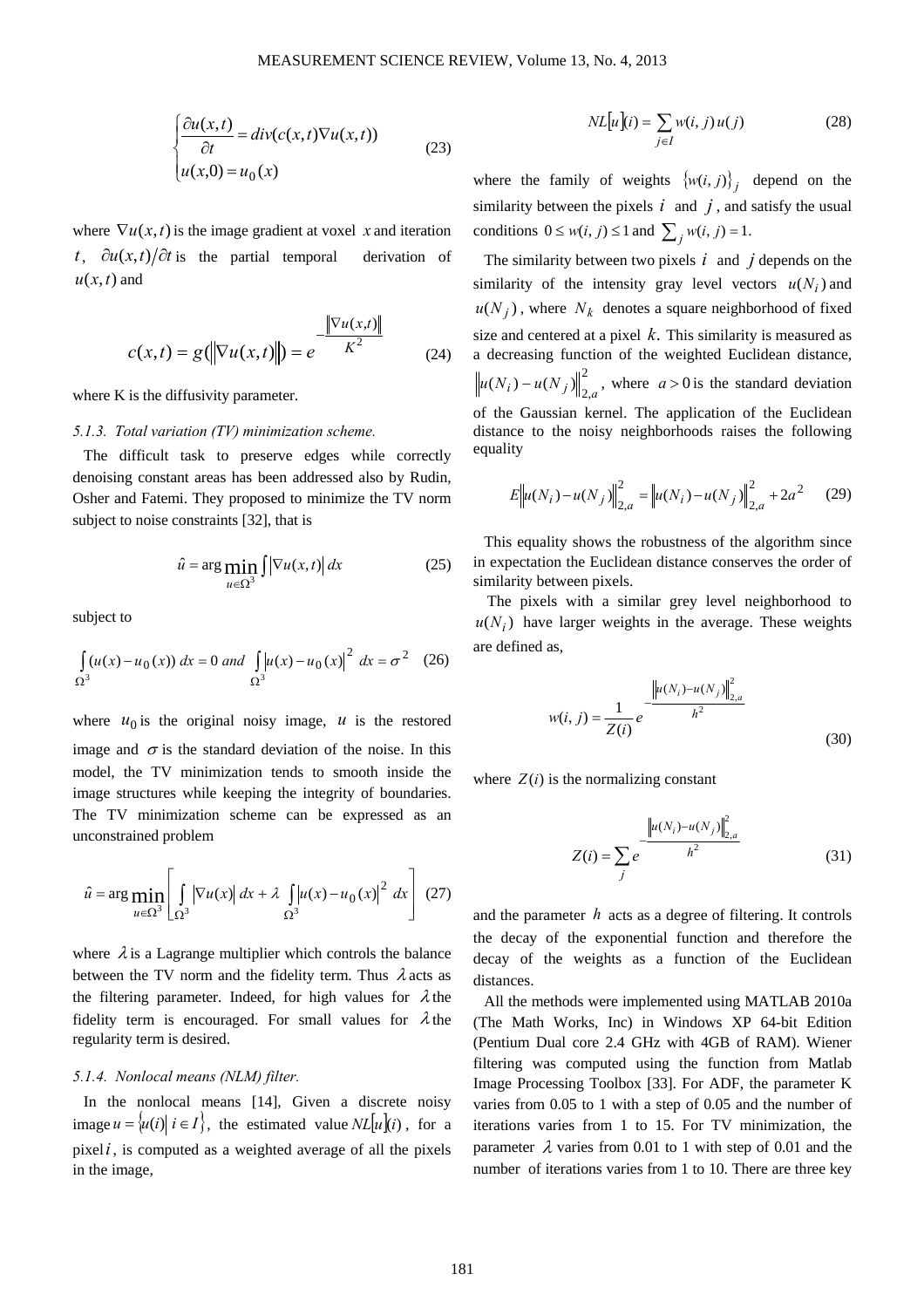parameters that need to be set to use the NLM filter; one is the size of the search window (*w*), second one is the size of the neighborhood window (*f*) and finally, the degree of the filtering (*h*). For the simulation, the parameters have chosen as  $w=5$ ,  $f=2$  and *h* is proportional to the noise level of the image [14].

# *5.2. Evaluation on simulated data set.*

The detailed images of the denoising results obtained for the T1 weighted and T2 weighted MR images corrupted by 7% and 9% of Rician noise respectively shown in Fig.1. and Fig.2. These figures are provided the visual comparison of the denoising results for different filters. From these results, the proposed method surpassed all other methods at high noise levels on the three types of data in terms of producing more detailed denoised image in which all the distinct features and small structural details are well preserved.

The PSNR and the SSIM values obtained for the T1 weighted and T2 weighted MR images with different noise levels (1% to 15%) using the aforementioned denoising techniques are given in Fig.3. As the level of noise increase, the performance of the proposed NS wiener filter shows

significant improvement over the other denoising methods. Table 1. shows a comparison of the experimental results for the denoising methods based on PSNR and SSIM for the T2 weighted, T1 weighted with MS lesion and T1 weighted axial images corrupted by 7%, 9% and 15% respectively. Higher the value of PSNR and higher the value of SSIM shows that the proposed filter perform superior than the other denoising methods.

# *5.3. Evaluation on clinical data set.*

The detailed images of the denoising results obtained for the T2 weighted Sagittal MR image are given in Fig.4. The detailed features and edges in the image are well preserved by the proposed method compared with other denoising methods. The denoising results obtained for the small part of T1 weighted axial brain with tumor pathology are shown in Fig.5. With the other denoising methods (ADF, Wiener, TV and NLM), the sharpness along the edges and the pathology structure is extensively blurred. Comparing the NLM and NS wiener, it is evident that NS wiener preserves well the details. This confirms that NS wiener is superior with respect to PSNR and SSIM.



Fig.1. Denoising results of simulated T1 weighted axial MRI corrupted by 7% of Rician noise.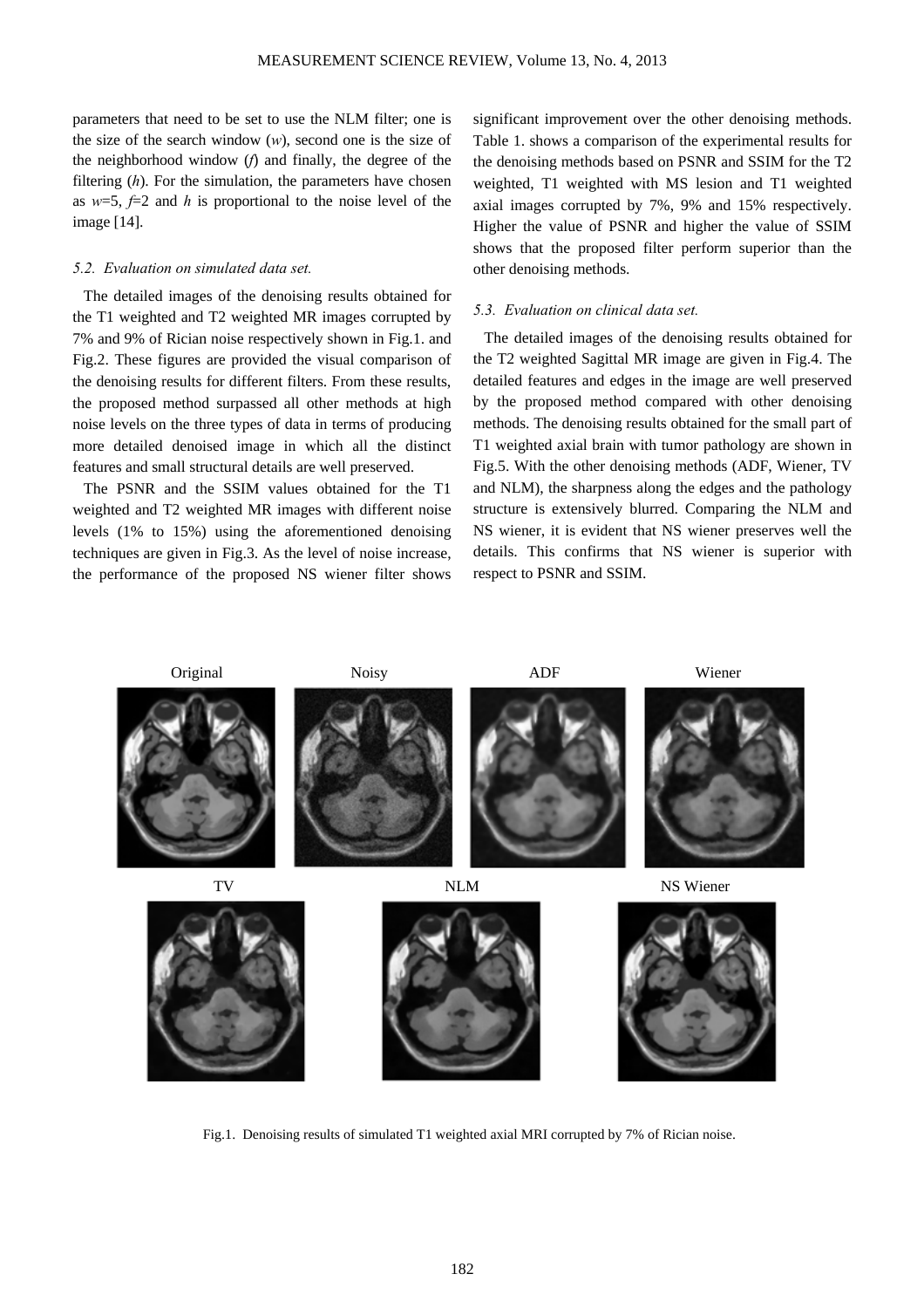

Fig.2. Denoising results of simulated T2 weighted axial MRI corrupted by 9% of Rician noise.



Fig.3. Comparison results for Brainweb simulated MR images. Left: PSNR of the compared methods for different image types and noise levels. Right: SSIM of the compared methods for different image types and noise levels.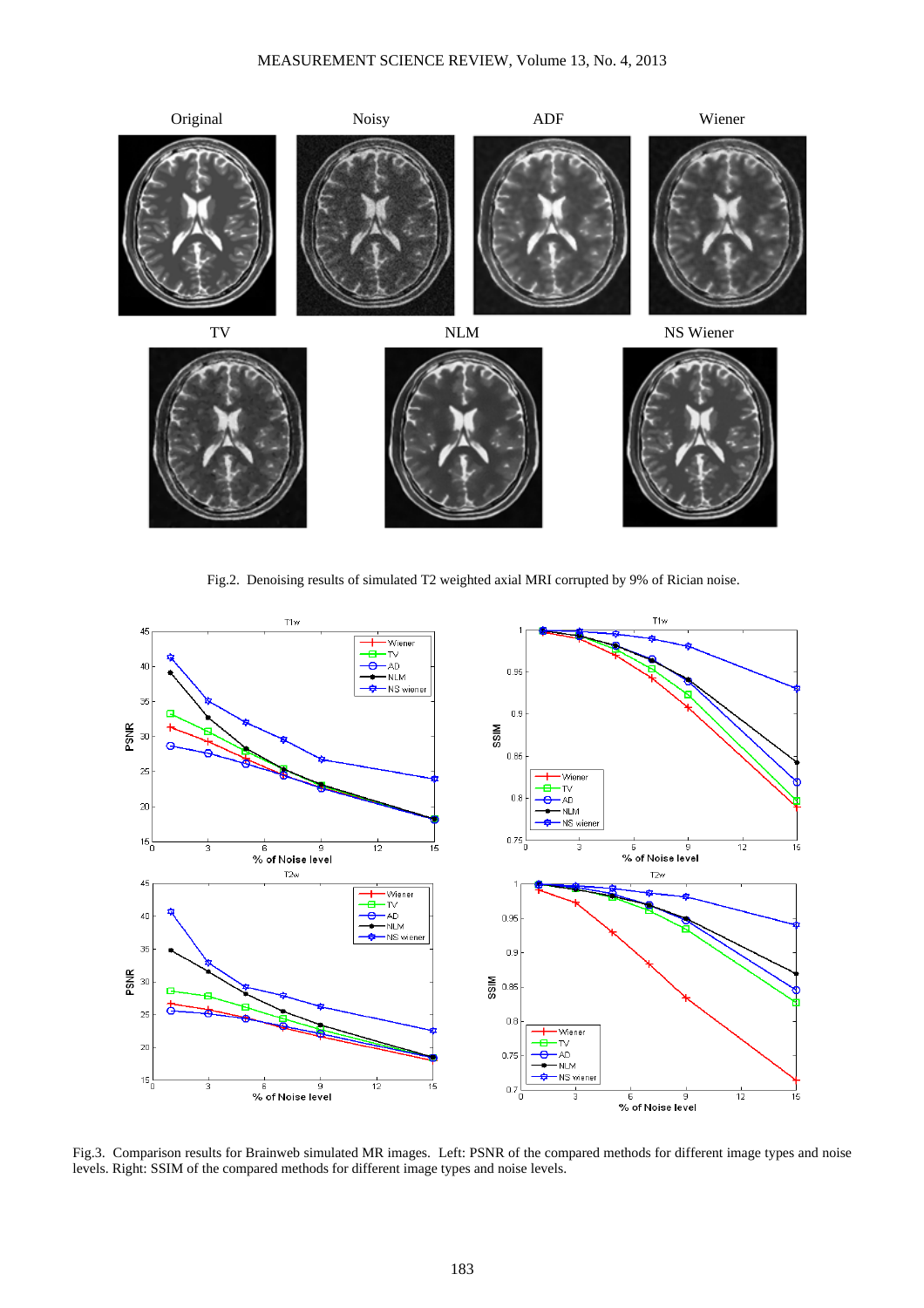

Fig.4. Denoising results of clinical T2 weighted Sagittal MRI.



Fig.5. Denoising results of small part of the clinical T1 weighted axial MRI with tumor pathology.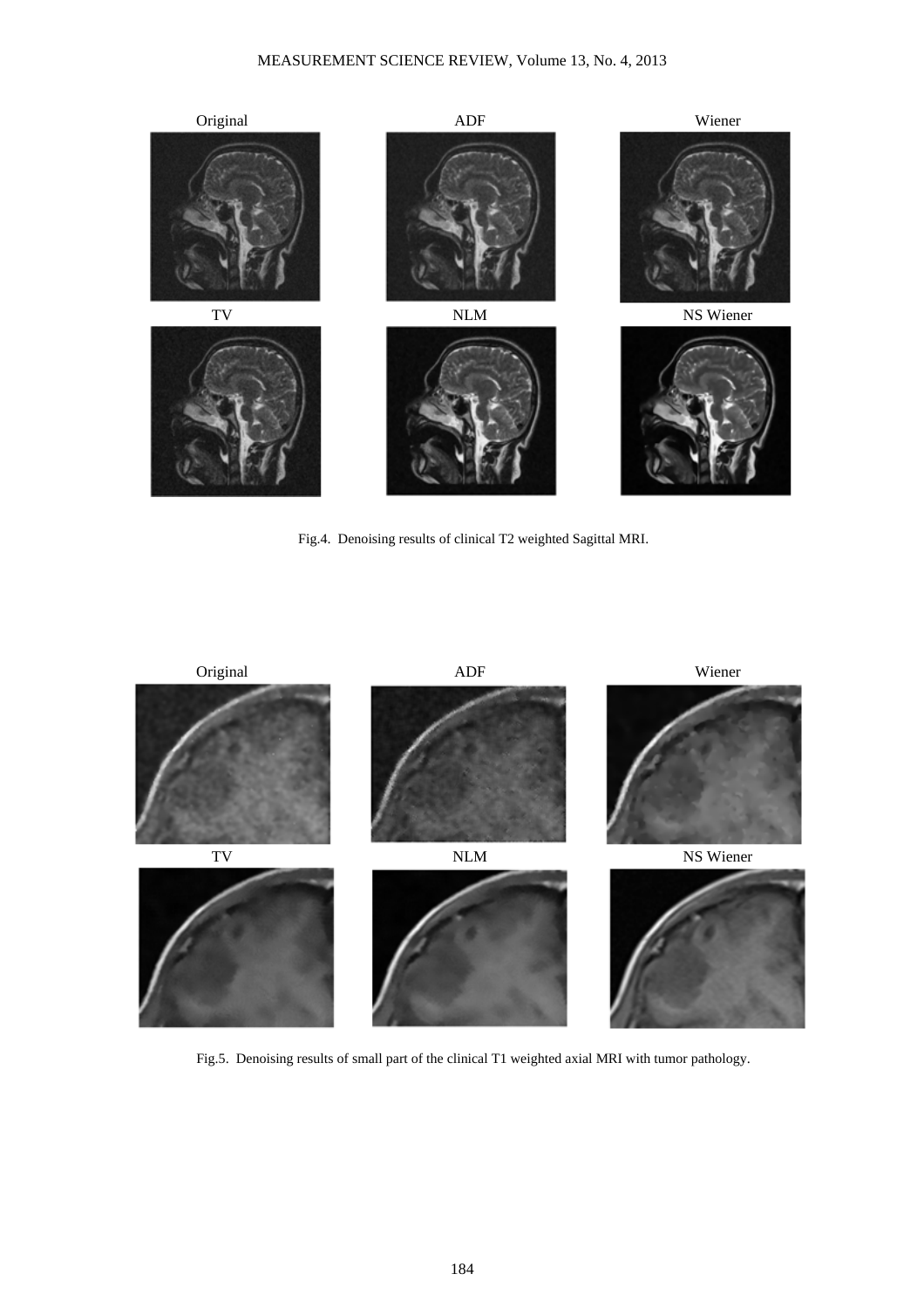| MR Image        | Denoising<br>Methods | <b>Performance Metrics</b> |             |
|-----------------|----------------------|----------------------------|-------------|
|                 |                      | PSNR(dB)                   | <b>SSIM</b> |
| T2-Weighted     | Wiener               | 22.98                      | 0.8832      |
| brain MRI       | TV                   | 24.37                      | 0.9606      |
| corrupted by 7% | ADF                  | 23.21                      | 0.9686      |
| Rician noise    | <b>NLM</b>           | 25.52                      | 0.9687      |
|                 | <b>NS Wiener</b>     | 27.89                      | 0.9865      |
| T1- Weighted    | Wiener               | 21.07                      | 0.9068      |
| brain MRI with  | TV                   | 21.43                      | 0.9208      |
| MS lesion       | ADF                  | 21.05                      | 0.9368      |
| corrupted by 9% | <b>NLM</b>           | 21.44                      | 0.9389      |
| Rician noise    | <b>NS</b> Wiener     | 27.68                      | 0.9802      |
| T1- Weighted    | Wiener               | 18.19                      | 0.7892      |
| brain MRI       | TV                   | 18.20                      | 0.7966      |
| corrupted by    | <b>ADF</b>           | 18.15                      | 0.8191      |
| 15% Rician      | <b>NLM</b>           | 18.22                      | 0.8426      |
| noise           | <b>NS</b> Wiener     | 23.86                      | 0.9305      |

Table 1. Comparison of the denoising techniques based on the performance metrics for simulated MR images.

# 6. CONCLUSION

In this paper, a novel MRI denoising technique based on neutrosophic set approach of wiener filtering has been proposed. The method is adapted to Rician noise characteristics. The image is described as a NS set using three membership sets *T, I* and *F*. The entropy in neutrosophic image domain is defined and employed to measure the indetermination. The wiener filter is applied to reduce the set's indetermination and to remove the noise in the MR image.

The performance of the proposed denoising filter is compared with wiener, ADF, TV and NLM based on PSNR and SSIM. The experimental results demonstrate that the proposed approach can remove noise automatically and effectively. This filtering method tends to produce good denoised image not only in terms of visual perception but also in terms of the quality metrics. In the clinical MRI with tumor pathology, the filter preserves the major visual signature of the given pathology. And finally, further works should be implementing spatially adaptive wiener filtering in the neutrosophic domain for accounting the spatially varying noise level in parallel imaging MRI.

# ACKNOWLEDGMENT

The authors would like to thank Dr. V. Maheswaran of PSG Institute of Medical Sciences and Research (PSG IMS&R) Coimbatore, Tamilnadu, India for providing us the clinical MRI data and for providing his opinion on the diagnostic details of the denoised images.

#### **REFERENCES**

- [1] Wright, G. (1997). Magnetic resonance imaging. *IEEE Signal Process Magazine*, 14 (1), 56-66.
- [2] Gudbiartsson, H., Patz, S. (1995). The Rician distribution of noisy MRI data. *Magetic Resonance in Medcine*, 34 (6), 910–914.
- [3] Henkelman, R.M. (1985). Measurement of signal intensities in the presence of noise in MR images. *Medical Physics,* 12 (2), 232–233.
- [4] McVeigh, E.R., Henkelman, R.M., Bronskill, M.J. (1985). Noise and filtration in magnetic resonance imaging. *Medical Physics,* 12 (5), 586–591.
- [5] Gerig, G., Kubler, O., Kikinis, R., Jolesz, F.A. (1992). Nonlinear anisotropic filtering of MRI data. *IEEE Transaction on Medical Imaging*, 11 (2), 221–232.
- [6] Krissian, K., Aja-Fernández, S. (2009). Noise driven anisotropic diffusion filtering of MRI. *IEEE Transaction on Image Processing*, 18 (10), 2265-2274.
- [7] Samsonov, A., Johnson, C. (2004). Noise-adaptive nonlinear diffusion filtering of MR images with spatially varying noise levels. *Magnetic Resonance in Medicine*, 52 (4), 798–806.
- [8] Weaver, J.B., Xu, Y., Healy, D.M., Cromwell, L.D. (1991). Filtering noise from images with wavelet transforms. *Magnetic Resonance Imaging*, 21 (2), 288–295.
- [9] Nowak, R.D. (1999). Wavelet-based Rician noise removal for magnetic resonance imaging. *IEEE Transaction on Image Processing*, 8 (10), 1408–1419.
- [10] Pizurica, A., Philips, W., Lemahieu, I., Acheroy, M. (2003). A versatile wavelet domain noise filtration technique for medical imaging. *IEEE Transaction on Medical Imaging*, 22 (3), 323–331.
- [11] Bao, P., Zhang, L. (2003). Noise reduction for magnetic resonance images via adaptive multiscale products thresholding. *IEEE Transaction on Medical Imaging*, 22 (9), 1089–1099.
- [12] Yang, X., Fei, B. (2011). A wavelet multiscale denoisng algorithm for magentic resonance images, *Measurement Science and Technology*, 22 (2), 1-12.
- [13] Rabbani, H., (2011). Statistical modeling of low SNR magnetic resonance images in wavelet domain using Laplacian prior and two-sided Rayleigh noise for visual quality improvement. *Measurement Science Review*, 11 (4), 125-130.
- [14] Buades, A., Coll, B., Morel, J.M. (2005). A review of image denoising algorithms with a new one. *Multiscale Modeling and Simulation*, 4 (2), 490-530.
- [15] Manjon, J.V., Robles, M., Thacker, N.A. (2007). Multispectral MRI de-noising using non-local means. In *Medical Image Understanding and Analysis 2007 (MIUA)*, 17-18 July 2007. University of Wales Aberystwyth, 41–46.
- [16] Manjón, J.V., Carbonell-Caballero, J., Lull, J.J., García-Martí, G., Martí-Bonmatí, L., Robles, M. (2008). MRI denoising using non-local means. *Medical Image Analysis*, 12 (4), 514–523.